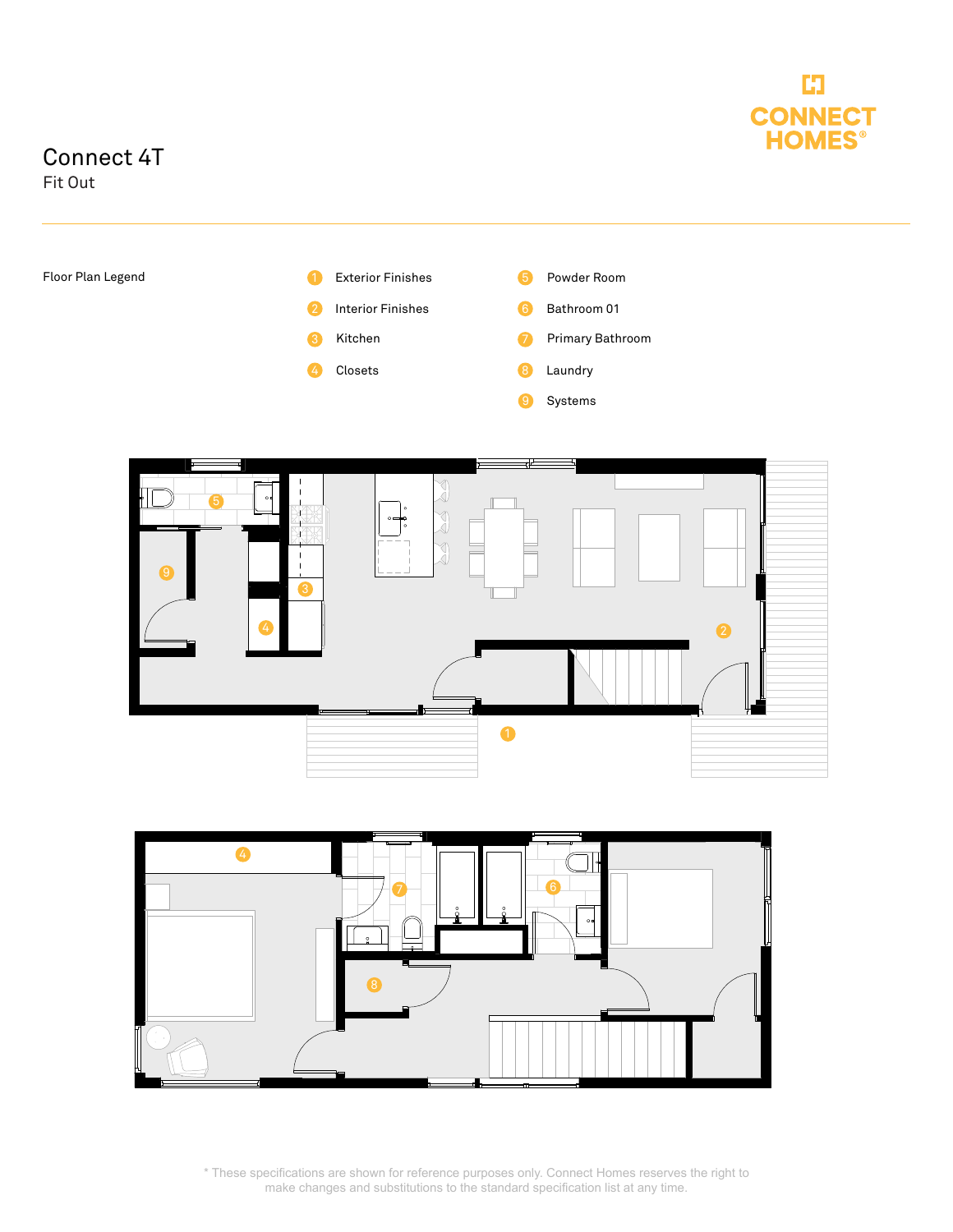|                               |                               |                           | <b>CONNECT</b><br><b>HOMES<sup>®</sup></b>                                                                                                                                                 |
|-------------------------------|-------------------------------|---------------------------|--------------------------------------------------------------------------------------------------------------------------------------------------------------------------------------------|
| <b>Connect 4T</b><br>Fit-Out  |                               |                           | Included Option in Base Price                                                                                                                                                              |
|                               |                               |                           | Upgrade Option at Additional Cost                                                                                                                                                          |
|                               |                               |                           | NOTE: PRODUCT MODEL STANDARDS ARE SUBJECT TO CHANGE BASED ON<br>AVAILABILITY IN TIME OF PRODUCTION. ADDITIONALLY, ANY UPGRADES BEYOND<br>CONNECT HOMES STANDARDS MAY CAUSE FURTHER DELAYS. |
| <b>Exterior Finishes</b><br>1 | <b>Steel Frames</b>           | $\boldsymbol{\mathsf{X}}$ | Heavy Gauge Steel Frame Module; The basis for prefab system                                                                                                                                |
|                               | <b>Metal Siding</b>           | X                         | 1" T4 Profile, Kynar Finish, [Standard Color]                                                                                                                                              |
|                               |                               |                           | 1" T4 Profile, Kynar Finish, [Upgrade Color]                                                                                                                                               |
|                               | <b>Wood Siding</b>            | $\pmb{\times}$            | STK Cedar 1x6 T&G, Sherwin-Williams WoodScapes Semi-Transparent or Solid<br>Stain, [Color]                                                                                                 |
|                               | <b>Metal Trim</b>             | $\boldsymbol{\mathsf{X}}$ | Kynar Finish, to match Siding Color                                                                                                                                                        |
|                               |                               |                           | Upgrade: [Other Color]                                                                                                                                                                     |
|                               |                               |                           |                                                                                                                                                                                            |
|                               | Decking                       | $\boldsymbol{\mathsf{X}}$ | Fijian Mahogany, with Sherwin-Williams SuperDeck Semi-Transparent or Solid                                                                                                                 |
|                               |                               |                           | Stain, [Color]                                                                                                                                                                             |
|                               |                               |                           | Upgrade: Trex Composite Decking, [Line], [Color]                                                                                                                                           |
|                               | Exterior Doors,               | $\boldsymbol{\mathsf{X}}$ | All Weather Architectural Aluminum Doors & Windows, Finish: Bronze Anodized,                                                                                                               |
|                               | Windows                       |                           | Class I                                                                                                                                                                                    |
|                               |                               |                           | Upgrade: Windows to Doors, Additional Windows/Doors, Changed Windows/Doors<br><b>Types</b>                                                                                                 |
|                               |                               |                           |                                                                                                                                                                                            |
|                               | Awnings                       | $\boldsymbol{\mathsf{X}}$ | None                                                                                                                                                                                       |
|                               |                               |                           | Aluminum Powder Coated Assembly, [Size], [Color]                                                                                                                                           |
|                               | <b>Connect Covered Deck</b>   | X                         | None                                                                                                                                                                                       |
|                               |                               |                           | 320 SF covered deck module                                                                                                                                                                 |
|                               |                               |                           |                                                                                                                                                                                            |
|                               | <b>Connect Covered Deck</b>   | $\pmb{\mathsf{X}}$        | STK Cedar 1x6 T&G, Sherwin-Williams WoodScapes Semi-Transparent or Solid                                                                                                                   |
|                               | Ceiling                       |                           | Stain, [Color]                                                                                                                                                                             |
|                               | <b>Exterior Ceiling Light</b> | $\boldsymbol{\mathsf{X}}$ | None                                                                                                                                                                                       |
|                               |                               |                           | Upgrade: Kuzco Lamar EC19408 Outdoor LED Downlight, Black                                                                                                                                  |
|                               |                               |                           |                                                                                                                                                                                            |
|                               | <b>Exterior Wall Light</b>    | $\boldsymbol{\mathsf{X}}$ | Hinkley Atlantis 1646 Outdoor LED Downlight, Satin Black                                                                                                                                   |
|                               | <b>Outdoor Receptacle</b>     | $\pmb{\times}$            | Taymac Weatherproof Cover, Finish: Grey                                                                                                                                                    |
|                               | Roof Material                 | X                         | 60 Mil Single Ply Membrane, White                                                                                                                                                          |
|                               |                               |                           |                                                                                                                                                                                            |

E3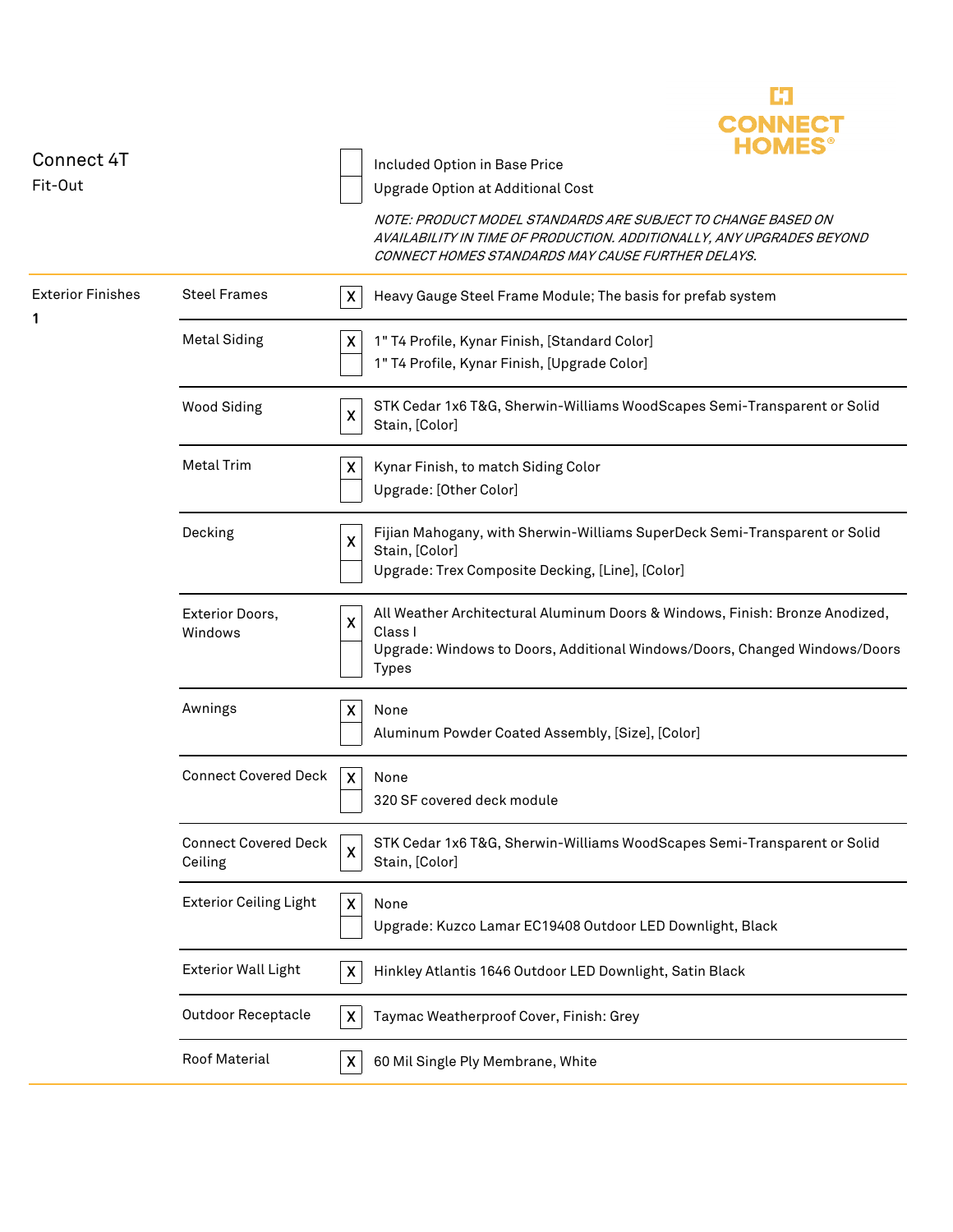| Connect 4T<br>Fit-Out                    |                            | HOMES<br>Included Option in Base Price<br>Upgrade Option at Additional Cost<br>NOTE: PRODUCT MODEL STANDARDS ARE SUBJECT TO CHANGE BASED ON<br>AVAILABILITY IN TIME OF PRODUCTION. ADDITIONALLY, ANY UPGRADES BEYOND<br>CONNECT HOMES STANDARDS MAY CAUSE FURTHER DELAYS. |
|------------------------------------------|----------------------------|---------------------------------------------------------------------------------------------------------------------------------------------------------------------------------------------------------------------------------------------------------------------------|
| <b>Interior Finishes</b><br>$\mathbf{2}$ | <b>Ceiling Heights</b>     | 8' - 5 3/4" (1st Floor), 8' - 2 3/4" (2nd Floor)<br>X.<br>Upgrade: 8' - 11 3/4" (1st Floor), 8' - 5 3/4" (2nd Floor)                                                                                                                                                      |
|                                          | Flooring                   | $\boldsymbol{\mathsf{X}}$<br>Reward Flooring, Costa or Crown Collection, [Finish]                                                                                                                                                                                         |
|                                          | <b>Wall Paint Cover</b>    | X<br>Sherwin-Williams, Pure White SW 7005<br>Upgrade: [Other Color]                                                                                                                                                                                                       |
|                                          | <b>Interior Door Lever</b> | X<br>Omnia, Brushed Stainless Steel                                                                                                                                                                                                                                       |
|                                          | Recessed Lighting          | $\boldsymbol{X}$<br>Recessed LED, White Trim, White Baffle                                                                                                                                                                                                                |
|                                          | Dimmers                    | Lutron Caseta WiFi dimmers at Living, Dining, and Kitchen; Standard switches in<br>$\boldsymbol{\mathsf{X}}$<br>all other rooms                                                                                                                                           |
|                                          | Outlets, Data Jacks        | $\boldsymbol{X}$<br>Leviton Decora Series, White                                                                                                                                                                                                                          |

C)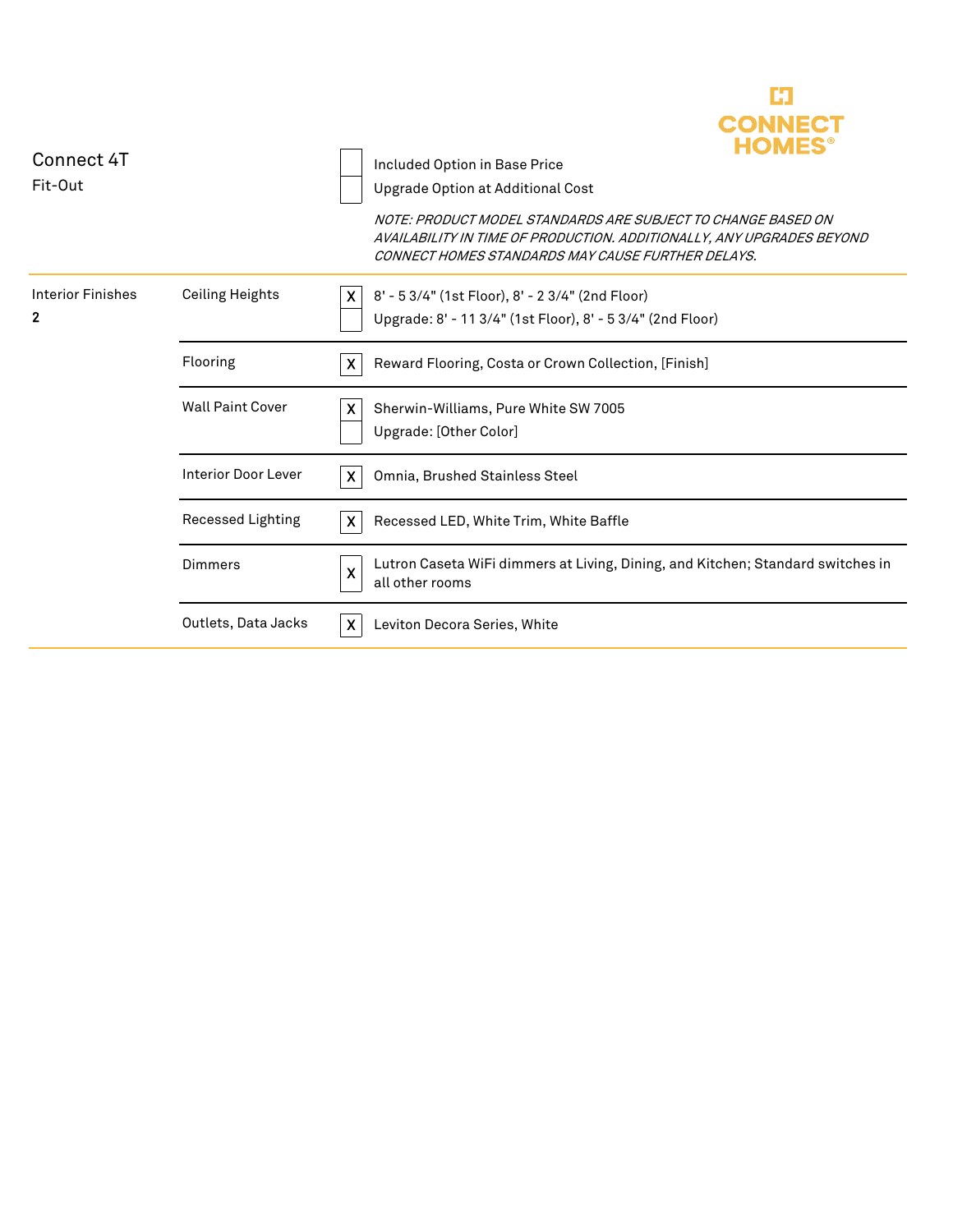| Connect 4T   |                  | <b>CONNECT</b><br>Included Option in Base Price                                                                                                                                            |
|--------------|------------------|--------------------------------------------------------------------------------------------------------------------------------------------------------------------------------------------|
| Fit-Out      |                  | Upgrade Option at Additional Cost                                                                                                                                                          |
|              |                  | NOTE: PRODUCT MODEL STANDARDS ARE SUBJECT TO CHANGE BASED ON<br>AVAILABILITY IN TIME OF PRODUCTION. ADDITIONALLY, ANY UPGRADES BEYOND<br>CONNECT HOMES STANDARDS MAY CAUSE FURTHER DELAYS. |
| Kitchen<br>3 | Countertops      | Caesarstone, Group A: [Color]<br>X<br>Upgrade: [Other Group]                                                                                                                               |
|              | Backsplash       | $\pmb{\mathsf{X}}$<br>Daltile Linear 2x8, Stacked Bond, Vertical, Finish:<br>Upgrade: Daltile Classic 2x8, Stacked Bond, Vertical, Finish:                                                 |
|              | Casework         | X<br>IKEA Sektion, Häggeby White Fronts, Billsbro Handles<br>Upgrade: [Other IKEA Fronts]                                                                                                  |
|              | Range            | X<br>KitchenAid Pro Series 30" 5-Burner Gas Range, Stainless Steel (KSGG700ESS)<br>Upgrade: [Other Model]                                                                                  |
|              | Refrigerator     | KitchenAid Pro Series 20cu/ft, Stainless Steel (KRFC300ESS or current)<br>X<br>Upgrade: [Other Make, Model]                                                                                |
|              | <b>Hood Vent</b> | IKEA Utdragbar Under Cabinet 30-inch Hood Extractor<br>X<br>Upgrade: [Other Make, Model]                                                                                                   |
|              | Dishwasher       | KitchenAid Pro Series 46 dBA, Stainless Steel (KDTE104ESS or current)<br>X<br>Upgrade: [Other Make, Model]                                                                                 |
|              | Garbage Disposal | InSinkErator Evolution Compact with Air Switch<br>X                                                                                                                                        |
|              | Kitchen Sink     | Kraus 30" Undermount Sink, Stainless Steel (KHU100-30)<br>X<br>Upgrade: [Other Make, Finish]                                                                                               |
|              | Faucet           | X<br>Grohe Concetto Single-Handle Kitchen Faucet (#31453001), Chrome<br>Upgrade: [Other Make, Finish]                                                                                      |
|              | Kitchen Island   | Kitchen Island Knee Wall Finish: Painted Drywall<br>X<br>Upgrade: Wood Flooring Finish                                                                                                     |

E.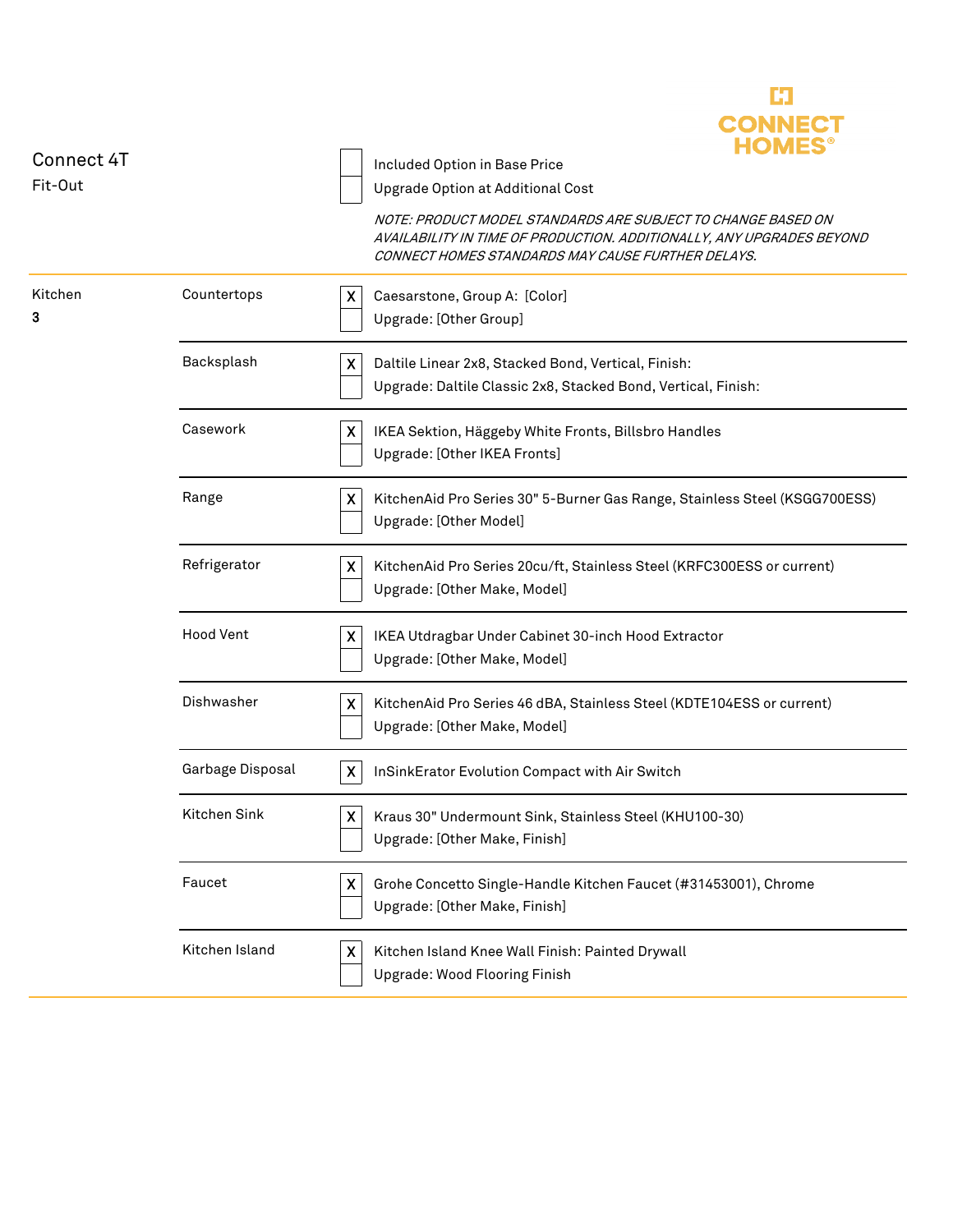| Connect 4T<br>Fit-Out |                         | <b>CONNECT</b><br>Included Option in Base Price<br>Upgrade Option at Additional Cost                                                                                                       |
|-----------------------|-------------------------|--------------------------------------------------------------------------------------------------------------------------------------------------------------------------------------------|
|                       |                         | NOTE: PRODUCT MODEL STANDARDS ARE SUBJECT TO CHANGE BASED ON<br>AVAILABILITY IN TIME OF PRODUCTION. ADDITIONALLY, ANY UPGRADES BEYOND<br>CONNECT HOMES STANDARDS MAY CAUSE FURTHER DELAYS. |
| Closets<br>4          | Entry                   | IKEA Pax Wardrobe: Forsand White<br>X<br><b>IKEA Pax Wardrobe: [Other Finish]</b>                                                                                                          |
|                       | <b>Bedrooms</b>         | IKEA Pax Wardrobe: Forsand White<br>X<br>IKEA Pax Wardrobe: [Other Finish]                                                                                                                 |
| Powder Room<br>5      | Sink & Vanity           | IKEA Odensvik 24 3/4" Single Sink with Godmorgon 23 5/8" Two-Drawer Vanity,<br>$\boldsymbol{\mathsf{X}}$<br>High Gloss White<br>Upgrade: [Other Size, Finish]                              |
|                       | <b>Sink Faucet</b>      | X<br>Grohe Concetto Single-Handle Bathroom Faucet, S-Size, Chrome (#3427000A)<br>Upgrade: [Other Model]                                                                                    |
|                       | <b>Mirrored Cabinet</b> | X<br>IKEA Storjorm 2-Door 23-5/8" Mirror Cabinet with Built in Vanity Lights<br>Upgrade: Robern M-Series Medicine Cabinet [Model, Size] with Artemide Basic<br>Bath Strip Light [Size]     |
|                       | Dual Flush Toilet       | X<br>Eago TB351, White<br>Upgrade: Duravit Starck 3 Wall-Mounted Toilet (222509 or current)                                                                                                |
|                       | <b>Towel Bar</b>        | X<br>Grohe Essentials 18" Towel Rail, Chrome (40688001)                                                                                                                                    |
|                       | <b>Tissue Holder</b>    | X<br>Nameek's Toilet Paper Holder, Chrome (NCB67)                                                                                                                                          |
|                       | <b>Floor Tile</b>       | X<br>Daltile Portfolio, 12x24, Running Bond (1/3 staggered), Matte [Color]<br>Daltile Formula, 12x24, Running Bond (1/3 staggered), Matte [Color]                                          |
|                       | <b>Bath Fan</b>         | Broan (or equal) Recessed, White Trim<br>X                                                                                                                                                 |

E3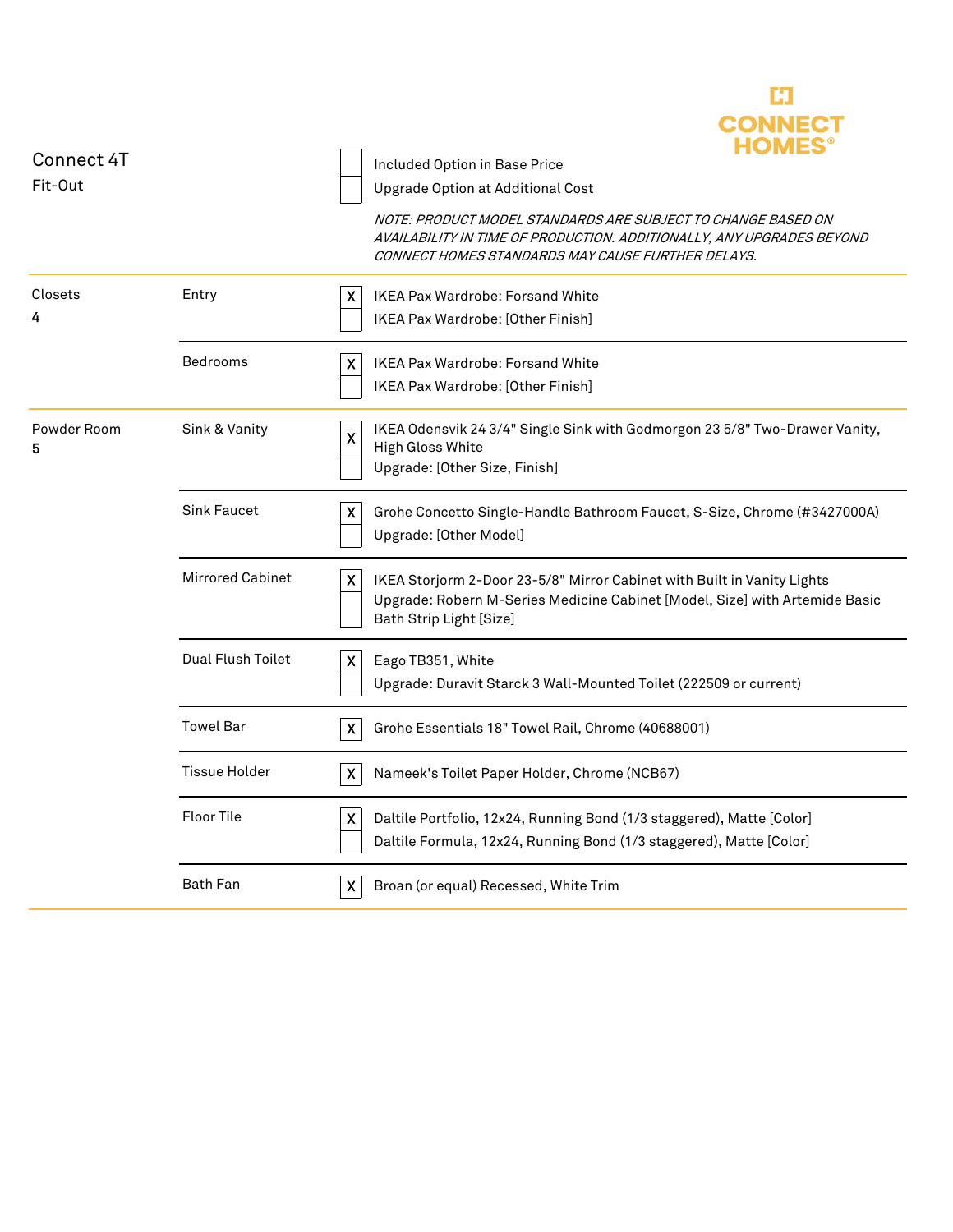| Connect 4T       |                          | <b>CONNECT</b><br><b>HOMES</b><br>Included Option in Base Price                                                                                                                                    |
|------------------|--------------------------|----------------------------------------------------------------------------------------------------------------------------------------------------------------------------------------------------|
| Fit-Out          |                          | Upgrade Option at Additional Cost                                                                                                                                                                  |
|                  |                          | NOTE: PRODUCT MODEL STANDARDS ARE SUBJECT TO CHANGE BASED ON<br>AVAILABILITY IN TIME OF PRODUCTION. ADDITIONALLY, ANY UPGRADES BEYOND<br>CONNECT HOMES STANDARDS MAY CAUSE FURTHER DELAYS.         |
| Bathroom 01<br>6 | Sink & Vanity            | IKEA Odensvik 24 3/4" Single Sink with Godmorgon 23 5/8" Two-Drawer Vanity,<br>X<br>High Gloss White<br>Upgrade: [Other Size, Finish]                                                              |
|                  | <b>Sink Faucet</b>       | X<br>Grohe Concetto Single-Handle Bathroom Faucet, S-Size, Chrome (#3427000A)<br>Upgrade: [Other Model]                                                                                            |
|                  | <b>Mirrored Cabinet</b>  | X<br>IKEA Storjorm 2-Door 23-5/8" Mirror Cabinet with Built in Vanity Lights<br>Upgrade: Robern M-Series Medicine Cabinet [Model, Size] with Artemide Basic<br>Bath Strip Light [Size]             |
|                  | Dual Flush Toilet        | X<br>Eago TB351, White<br>Upgrade: Duravit Starck 3 Wall-Mounted Toilet (222509 or current)                                                                                                        |
|                  | Bathtub                  | $\boldsymbol{\mathsf{X}}$<br>Mirabelle Sitka 60"x32", White                                                                                                                                        |
|                  | <b>Shower Set</b>        | Relexa Plus 65 Shower Head 1 Spray w/ Tubular Shower Arm & Concetto Pressure<br>$\pmb{\mathsf{X}}$<br>Balance Valve Trimset, Starlight Chrome<br>Upgrade: Other Model                              |
|                  | <b>Tub Spout</b>         | X<br>Grohe Concetto Bath Spout, Chrome (#13275001)<br>Upgrade: [Other]                                                                                                                             |
|                  | Shower Rod               | IKEA Hornen Shower Curtain Rod, 47"-79", Chrome<br>X                                                                                                                                               |
|                  | <b>Towel Bar</b>         | Grohe Essentials 18" Towel Rail, Chrome (40688001)<br>X                                                                                                                                            |
|                  | <b>Tissue Holder</b>     | Nameek's Toilet Paper Holder, Chrome (NCB67)<br>X                                                                                                                                                  |
|                  | Floor Tile               | $\pmb{\mathsf{X}}$<br>Daltile Portfolio, 12x24, Running Bond (1/3 staggered), Matte [Color]<br>Daltile Formula, 12x24, Running Bond (1/3 staggered), Matte [Color]                                 |
|                  | <b>Bathtub Wall Tile</b> | X<br>Daltile Linear 4x12, Running Bond, Horizontal, Finish:<br>Upgrade: Daltile Linear 4x12, Running Bond, Horizontal, Finish:<br>Upgrade: Daltile Classic 4x12, Running Bond, Horizontal, Finish: |
|                  | <b>Bath Fan</b>          | Broan (or equal) Recessed, White Trim<br>X                                                                                                                                                         |

C)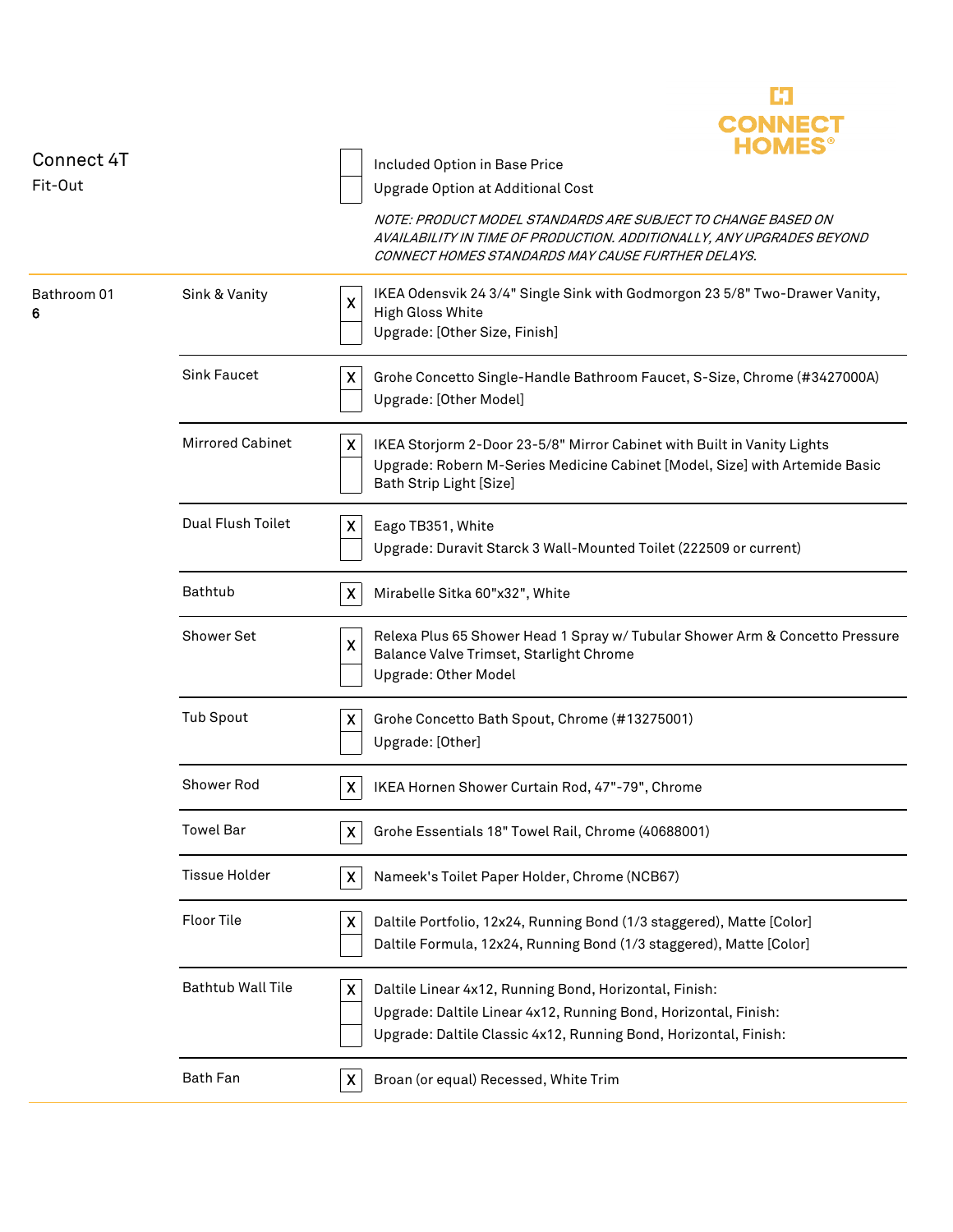| Connect 4T<br>Fit-Out |                          | HOMES<br>Included Option in Base Price<br>Upgrade Option at Additional Cost                                                                                                                        |
|-----------------------|--------------------------|----------------------------------------------------------------------------------------------------------------------------------------------------------------------------------------------------|
|                       |                          | NOTE: PRODUCT MODEL STANDARDS ARE SUBJECT TO CHANGE BASED ON<br>AVAILABILITY IN TIME OF PRODUCTION. ADDITIONALLY, ANY UPGRADES BEYOND<br>CONNECT HOMES STANDARDS MAY CAUSE FURTHER DELAYS.         |
| Primary Bathroom<br>7 | Sink & Vanity            | IKEA Odensvik 32 5/8" Single Sink, with Godmorgon 31 1/2" Two-Drawer Vanity,<br>X<br>High Gloss White<br>Upgrade: [Other Size, Finish]                                                             |
|                       | <b>Sink Faucet</b>       | Grohe Concetto Single-Handle Bathroom Faucet, S-Size, Chrome (#3427000A)<br>X<br>Upgrade: [Other Model]                                                                                            |
|                       | <b>Mirrored Cabinet</b>  | IKEA Storjorm 2-Door 31-1/2" Mirror Cabinet with Built in Vanity Lights<br>X<br>Upgrade: Robern M-Series Medicine Cabinet [Model, Size] with Artemide Basic<br>Bath Strip Light [Size]             |
|                       | Dual Flush Toilet        | Eago TB351, White<br>X<br>Upgrade: Duravit Starck 3 Wall-Mounted Toilet (222509 or current)                                                                                                        |
|                       | Bathtub                  | Mirabelle Sitka 60"x32", White<br>X<br>Upgrade: Tub to shower                                                                                                                                      |
|                       | Shower Set               | Relexa Plus 65 Shower Head 1 Spray w/ Tubular Shower Arm & Concetto Pressure<br>X<br>Balance Valve Trimset, Starlight Chrome<br>Upgrade: Other Model                                               |
|                       | <b>Tub Spout</b>         | Grohe Concetto Bath Spout, Chrome (#13275001)<br>X<br>Upgrade: [Other]                                                                                                                             |
|                       | Shower Rod               | X.<br>IKEA Hornen Shower Curtain Rod, 47"-79", Chrome                                                                                                                                              |
|                       | <b>Towel Bar</b>         | $\pmb{\mathsf{X}}$<br>Grohe Essentials 18" Towel Rail, Chrome (40688001)                                                                                                                           |
|                       | <b>Tissue Holder</b>     | Nameek's Toilet Paper Holder, Chrome (NCB67)<br>X                                                                                                                                                  |
|                       | <b>Floor Tile</b>        | Daltile Portfolio, 12x24, Running Bond (1/3 staggered), Matte [Color]<br>X<br>Daltile Formula, 12x24, Running Bond (1/3 staggered), Matte [Color]                                                  |
|                       | <b>Bathtub Wall Tile</b> | Daltile Linear 4x12, Running Bond, Horizontal, Finish:<br>X<br>Upgrade: Daltile Linear 4x12, Running Bond, Horizontal, Finish:<br>Upgrade: Daltile Classic 4x12, Running Bond, Horizontal, Finish: |
|                       | Bath Fan                 | Broan (or equal) Recessed, White Trim<br>X                                                                                                                                                         |
|                       |                          |                                                                                                                                                                                                    |

ĽJ